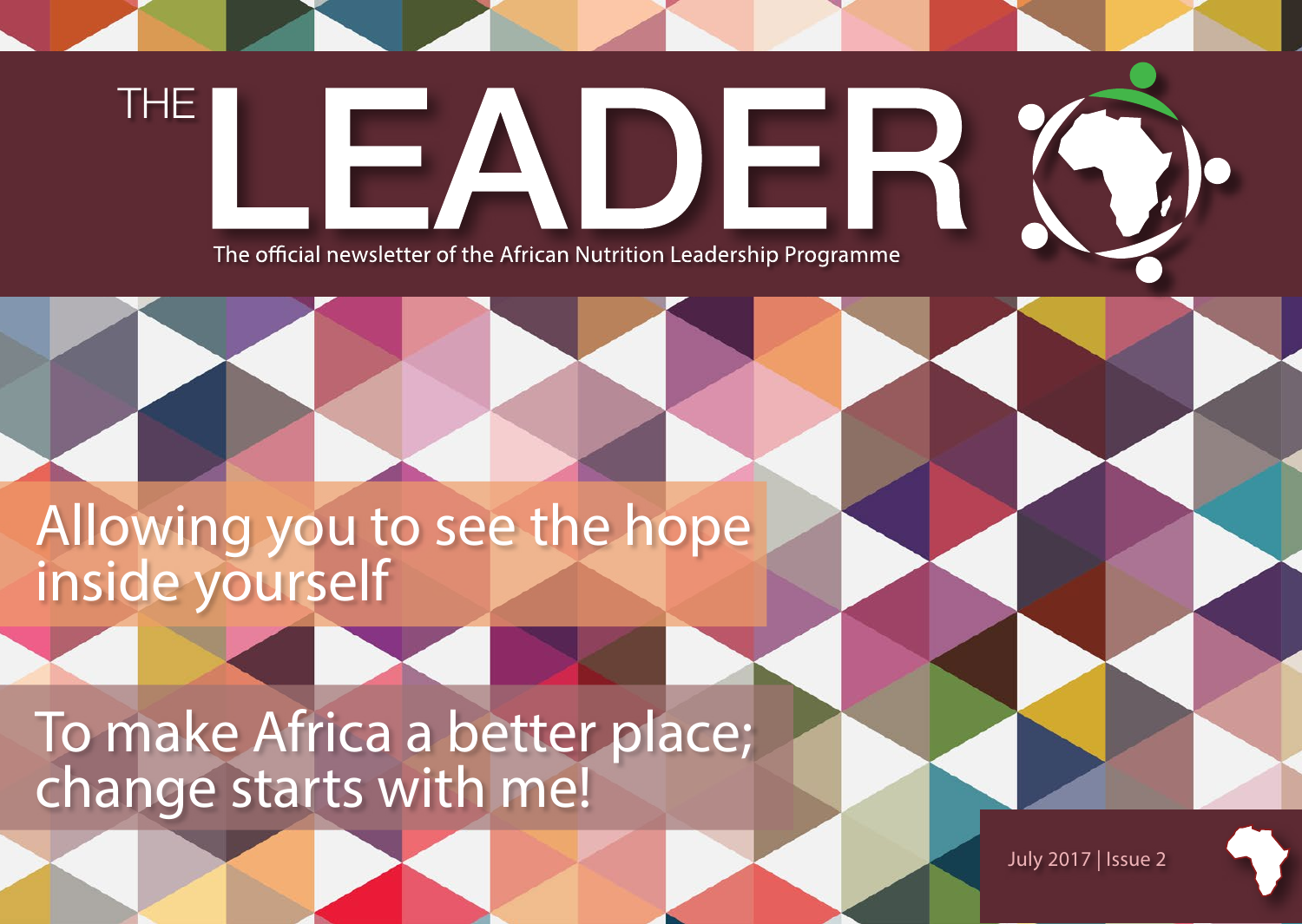### **Contents**

| My journey since the ALNP 2014: success, challenges, and the way forward8 |  |
|---------------------------------------------------------------------------|--|
|                                                                           |  |
|                                                                           |  |
|                                                                           |  |

## Foreword BY CHRISTINE TALJAARD

### One bite at a time

With June waving us goodbye and<br>the remaining six months of 2017<br>ahead of us, it's not the easiest<br>assignment to write this editorial. As much the remaining six months of 2017 ahead of us, it's not the easiest as I would like to think that we, the ANLP alumni, are at this point still full of energy and feeling positive and confident that no task ahead of us is too great, I think the reality may look a bit different. Many of us have no idea where the first 6 months went and we wonder how on earth it will be possible to finish the huge and evergrowing remaining workload before the end of the year.

At this conjuncture; let me draw your attention to the declaration of the 2017 ANLP alumni:

"We, the ANLP 2017 Alumni, commit to boldly lead from where we are; using our network to advocate with passion, for evidence-based change to improve nutrition in Africa for all."

As I read this declaration, I thought to myself, it's clear that this ambitious statement was not written in the middle of the year or it might have read "hang on for dear life – we are halfway there". But seriously, is it possible that for many alumni this declaration might have become overly ambitious words that no longer reflect the reality of life. As a scientist, I thought it

prudent to examine this further, digging deeper into the meaning of some of the key words:

| <b>Boldly:</b>  | In a confident and courageous<br>way; showing willingness to<br>take risks |
|-----------------|----------------------------------------------------------------------------|
| <b>Passion:</b> | Strong and barely controllable<br>emotion                                  |
| <b>Change:</b>  | Make or become different                                                   |
|                 | <b>Improve:</b> Make or become better                                      |
| Africa:         | The world's second-largest                                                 |

and second-most-populous continent

As I pondered over the simple meanings of the words above, I felt hope rising. I was reminded of the well-known saying "how do you eat an elephant? One bite at a time". While we all find ourselves to be beyond tired at times, we can (and must) take time to invest in ourselves. Read and reflect on the words above. I trust that you will find encouragement in the articles written by Leon, Jane, Johann and the invited writers to boldly and passionately lead from where you are, toward the change for improvement within Africa, and to eat your elephant, one bite at a time.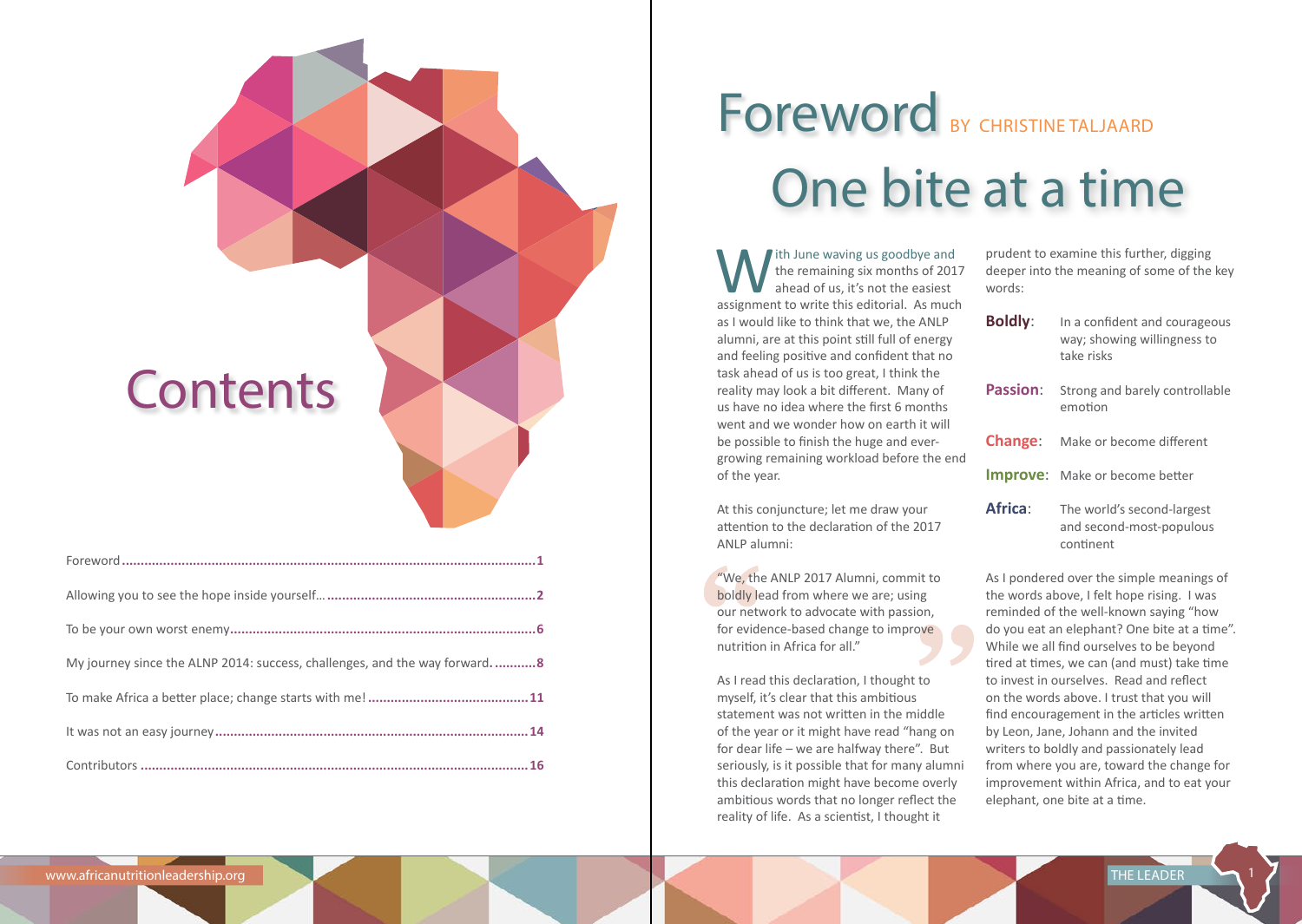### <span id="page-2-0"></span>Allowing you to see the hope inside yourself...

 $\prod_{h \in \mathcal{H}}$ love these words from an inspirational lady, Oprah Winfrey – *"A mentor is someone who allows you to see the hope inside yourself… Allows you to see the higher part of yourself when sometimes it becomes hidden to your own view."*

The importance of mentoring often comes up in discussions around leadership – the value of being mentored and the need, in turn, to mentor others. It is a topic that I have for a long time being interested in, myself having had mentors play a significant role in both my professional and personal life. I am both grateful to them and, certain that without them I would not have made many of the choices that have placed me where I am today.

If you read Henry Mark and my article in the last edition of The Leader, titled ['Taking the Hands of Others…',](http://www.africanutritionleadership.org/newsletters2/issue-1-2017 ) you will gain some insights as to why, currently, I'm particularly preoccupied with this subject. There is no doubt in my mind that the ANLP needs, as one of its future steps, to develop a youth nutrition network and mentoring programme. A programme where alumni can find a suitable mentor (if they don't already have one) and where, with some skills development, they can

themselves become mentors to others. During a discussion about mentoring at a symposium hosted by one of the committees at the 2017 ANLP, I found myself left with many more questions than answers. As a result, I placed a large Amazon order for a range of books on the topic. The more I read, the more convinced I am that everyone needs a mentor (also the title of one of the books I purchased by a David Clutterbuck that I can highly recommend).

I see now that my gratitude is due largely to the fact that my mentors have almost perfectly fitted the role that comes up in the literature - someone who gives wise advice and who challenges, is a critical friend and role model, and who guided me in building my network and personal resourcefulness. They have helped me work out what I want to achieve, assisted me in planning the journey and often, just been there to listen.

But as I read, I realise how 'lucky' I have been with my mentors. The term 'mentor' is commonly so loosely used that it has often been distorted and mixed up with other terms such as coaching, counselling or sponsorship. While there may be some overlapping components, these other

terms certainly don't capture the essence of mentoring as we will explore in this article.

Clutterbuck categorises the **benefits of having a mentor** into four groups, and I agree:

- 1. Developmental outcomes knowledge and skills
- 2. Career outcomes achievement of goals
- 3. Enabling outcomes a career and development plan
- 4. Emotional outcomes confidence and reflection.

There are also two different types of mentoring – sponsorship and developmental.

Sponsorship, as the name implies, focuses on hands-on help from the mentor and often happens within the line of command in an organisation. The mentors power and influence are important and the mentee potentially becomes some kind of protégé. There is a clear sense of senior and subordinate.

Developmental mentoring, on the other hand, emphasises helping people to do things for themselves. There is a focus on

### BY JANE BADHAM

co-learning, on helping someone to make better decisions, and to grow in wisdom as a result of a deeper self-awareness. Less emphasis is placed on power differences. This is the type of mentoring that the ANLP subscribes to. In Clutterbuck's words, "it is a partnership between two people built upon trust. It is a process in which the mentor offers ongoing support and development opportunities by addressing issues and blockages identified by the mentee. The mentor offers guidance, counselling and support in the form of pragmatic and objective assistance. It becomes a strong two-way learning relationship."

"My mentor said, 'Let's go do it', not 'You go do it'." - Jim Rohn

In terms of mentoring, where personal development is the desired outcome, the literature shows that the most effective relationships are those in which the mentee is proactive and the mentor is relatively passive or reactive. It is about being challenged and stretched while also being supported and encouraged.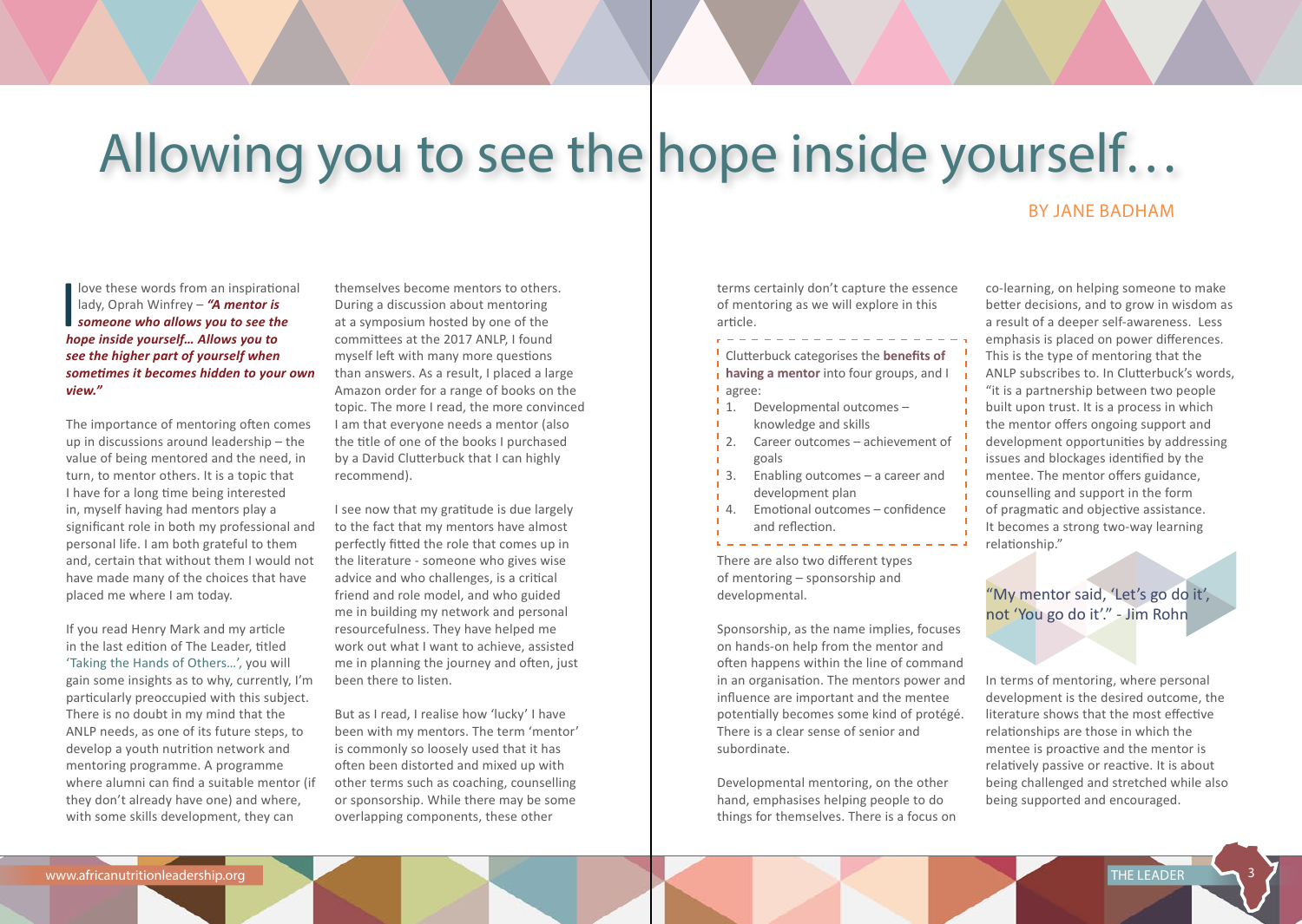On a continent where in the past, aid has been so dominant, I believe many of us have (even subtly and unconsciously) become reliant on the hand-out rather than the hand-up. We base so much on what we can get and always seem to be asking for something or looking for power and status (see The Leader article ['The Poison of Protocol and Per Diems'](http://www.africanutritionleadership.org/newsletters2/issue-2-2016)). This lends itself to leaning towards the sponsorship type mentoring. But as ANLP alumni, we need to be different

both in our expectations - change begins with me – and, our approach - lead from where we stand. This places us firmly in the developmental mentoring sphere. Mentoring that is concerned with implications beyond the task; that focusses on capability and potential; where the agenda is set by the mentee; emphasises feedback and reflection; and discussion is primarily about implicit, intuitive issues and behaviours.

This excites me as I continue the journey forward toward establishing an ANLP mentoring programme. I'd love to hear about your mentoring experiences (both as mentee and mentor) and what would excite you about this new ANLP concept – jane@jbconsultancy.co.za

Tell me and I forget, teach me and I may remember, involve me and I learn. – Benjamin Franklin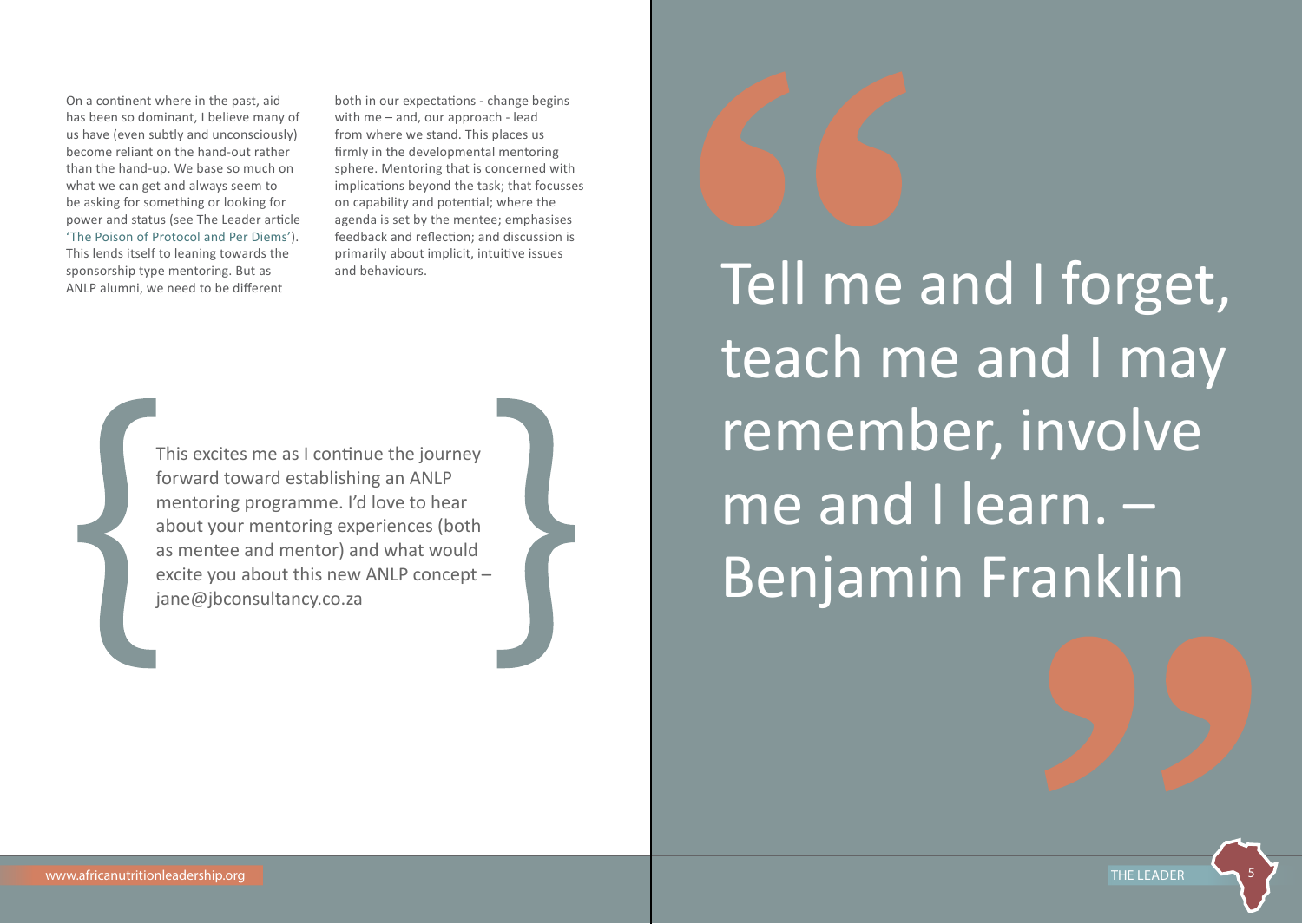### To be your own worst enemy

<span id="page-4-0"></span>One of the most instant and accurate summaries I have ever heard about a person was when the chairman of a selection committee, for a senior position at a university, remarked that a candidate just interviewed is his own worst enemy. He said: "Gerald is one of those people who does not need enemies. He is his own largest obstacle". If you apply your mind to it, you will be able to identify people you know who suffer from the same impediment. This is not a description of a personality disorder but just an observation that some people, in some situations or occasions, tend to be their own worst enemies.

An old Chinese proverb says: *"The only truth is that things shall change".* All organisms, even human beings and the organisations in which we work, suffer from a condition known as 'entropy' – an innate condition of decline and degeneration (to deteriorate into a groove) and then to disintegrate and decay (the grave). This condition is accelerated by a commonly coupled state – apathy.

#### Dennis the Menace once said:  *"Apathy is a major problem – but who cares?"*

Fortunately individuals, like organisations (hospitals, universities, government departments, sports teams etc.), have the ability to turn apathy around and to become committed to growth and development – thus escaping the groove and avoiding "the grave". However, this requires overcoming apathy and conquering another hindrance - our default position of resistance to change.

"Progress is impossible without change, and those that cannot change their minds cannot change anything" George Bernard Shaw

"In times of change, the learners will inherit the earth, while those attached to their old certainties will find themselves beautifully equipped to deal with a world that no longer exists" Aiken & Higgs (2010; Developing change leaders)

A conservative is someone who believes in reform - but not now. Anon

**You are not impeded by what you are, but by what you think you are not.**

#### BY LEON COETSEE

Apathy and 'change resistance' are the most important reasons why individuals and organisations fall into a groove and eventually into the deeper grave. We become our own worst enemies when we feel comfortable in this condition, especially when we start to defend this situation. We typically have resistance to change when we anticipate that the change (or the results of the change) will threaten or impede our comfort zones. Change often demands that we question our fixed habits, attitudes and even our firm beliefs and it sometimes requires more: that these must be adapted and in certain cases changed.

Positive growth and development usually requires managing the difficult dilemma of preserving the status quo (the well-known, the trusted and comfortable) versus shifting to a new state (i.e. a new way of thinking and doing). In essence, a shift to a changed reality. Remember that Tarzan could only move forward in the jungle if he let go of the branch supporting his weight in order to reach for a new branch. **To escape a groove requires a reorientation – to observe, to** 

**think, and to 'do' differently.** This again requires courage and self-belief – two of the most important characteristics of entrepreneurs and leaders who are their own best allies and who achieve success. Having the self-belief that you can change and the courage to do so are, in essence, the foundation of self-management and leadership.

- We have an inherent condition of entropy decline and disintegration. You become your own worst enemy if you fall into a groove and if you are unable to manage your own resistance to change
- Adapting to change requires adaptation of deeply rooted beliefs, attitudes and habits in order to move from the old disposition to a new position. It also requires being able to manage the dilemma of preserving the status quo and adopting a new reality
- To manage self-change effectively requires that we must change our thinking – to start thinking in new ways.
- Change requires self-belief and courage the typical characteristics of successful entrepreneurs and leaders.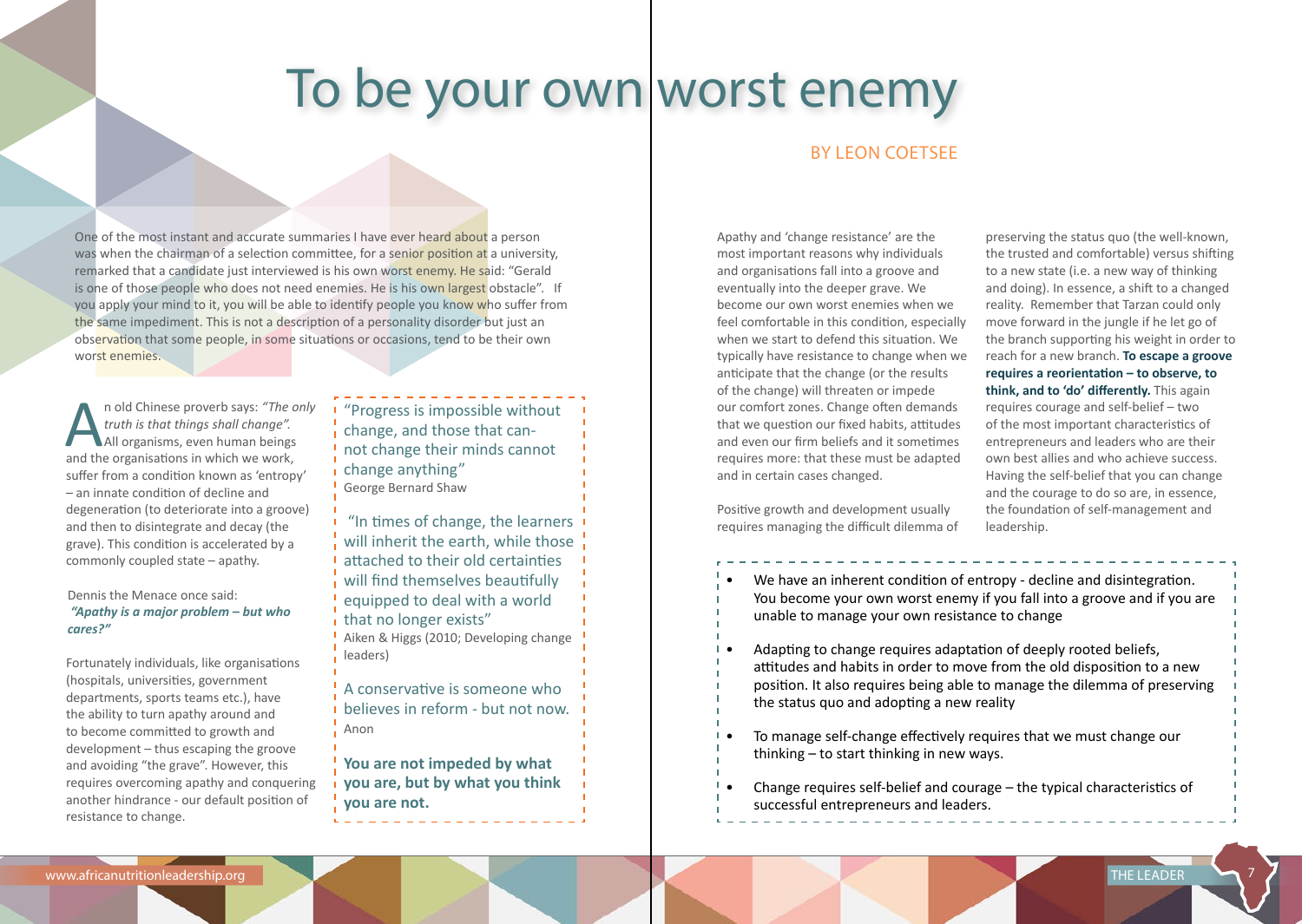### <span id="page-5-0"></span>My journey since the ALNP 2014: success, challenges, and the way forward.

The most common comment made by<br>ANLP alumni is that the seminar is a<br>life changing event, a game changer.<br>I even think this is an understatement. My he most common comment made by ANLP alumni is that the seminar is a life changing event, a game changer. take home insights, once I completed the seminar, were more related to human or personal skills rather than technical skills even though these are also important and need to be constantly challenged and improved. During the ANLP, I connected more with self-awareness and growth, purpose, servant leadership, social responsibility, giving-back, leading from where one stands, and not least, rule #6. have fun! In a word, I left the ANLP seminar with the firm conviction and resolution to become a better person, a better human. This connection may have something to do with conscious and unconscious circumstances in my life but one I can remember is related to my first experience as team leader on a research project. I had one objective, deliver a good job, nothing else mattered. Indeed, we did a good job, no missing data, plausible data, etc. However, it all came down to this one comment from a team member at the final debriefing with the project coordinator: ''This guy should be in a police station, not here''. Later in a one-on-one conversation, the coordinator (who is also my mentor) told me that I can achieve the same results with my

teammates smiling. So how has my journey been since?

#### **Self-awareness**

Anthony Tjan, in his Harvard Business School article on ways to become more self-aware, said that ''by giving us a better understanding of who we are, self-awareness lets us better understand what we need most from other people, to complement our own deficiencies in leadership". It's all starts here, with the person you see in the mirror, you! Change starts with me. Easier to say than to do as being able to reflect and having the capacity and willingness for introspection is a regular challenge. Different situations, events, and circumstances bring different perspectives to the way we realise the importance of taking time to pause and reflect.

#### **Emotional intelligence**

Popularized by Dan Goleman, emotional intelligence is defined as the ability to identify and manage our own emotions and the emotions of others. Either at personal or professional level, I try to know people to the point where, if the tone in the response to 'how are you?' is different from usual while the answer remains "I am doing well", I ask the question again. Sometimes, we just need an ear to listen, some empathy, some compassion.

#### **Servant leadership**

BY KARIM BOUGMA

"The servant-leader is servant first… It begins with the natural feeling that one wants to serve, to serve first." - Robert K. Greenleaf.

In our ANLP 2014 declaration, we took this commitment to be servant leaders. I view servant leadership from the perspective of a ''domino effect'', serving others around us or in our teams means helping and supporting them to unlock their ingenuity, to attain their full potential and inspire them to also become servant leaders. I realized that this doesn't take moving mountains and as is often no more than just helping someone to fill a job or a scholarship application. It is about simply delegating responsibilities, giving people space to grow, and trusting others, this latter being a challenge that I face on a regular basis.

#### **Social responsibility, giving back**

Generally, when talking social responsibility, we refer to corporates ''doing good'', such as with the construction of schools, hospitals, etc. But, at individual level, one can give

back and it is not all about financial support. I think most of us, if not each one of us, at some point of our lives has received a supporting hand ''free''. If you can give support financially within your capacity, it is good but you can also give your time, your ''expertise''. Here, at McGill University, we have a Student Life Ambassador Program where newly-admitted graduate students coming from abroad or other Canadian cities are matched with retuning students to support a smooth transition into McGill. It mainly involves answering questions about McGill or about living in Montreal. So, I have volunteered to be an Ambassador, just the title is a great privilege and the role is incredibly rewarding. One student I was matched with had some concerns about the program, the student-supervisor role and responsibilities. I provided some answers and references to the program guidelines but mainly, I told the student to not stress out, to be patient and take the necessary time to have a clear dashboard of the structure of the program.

#### **Rule #6, have fun**

At some point, I found myself being the senior student in my lab, though generally I have been by age since I joined the lab! I tried my level best to support and reassure my fellows that, despite the challenges, they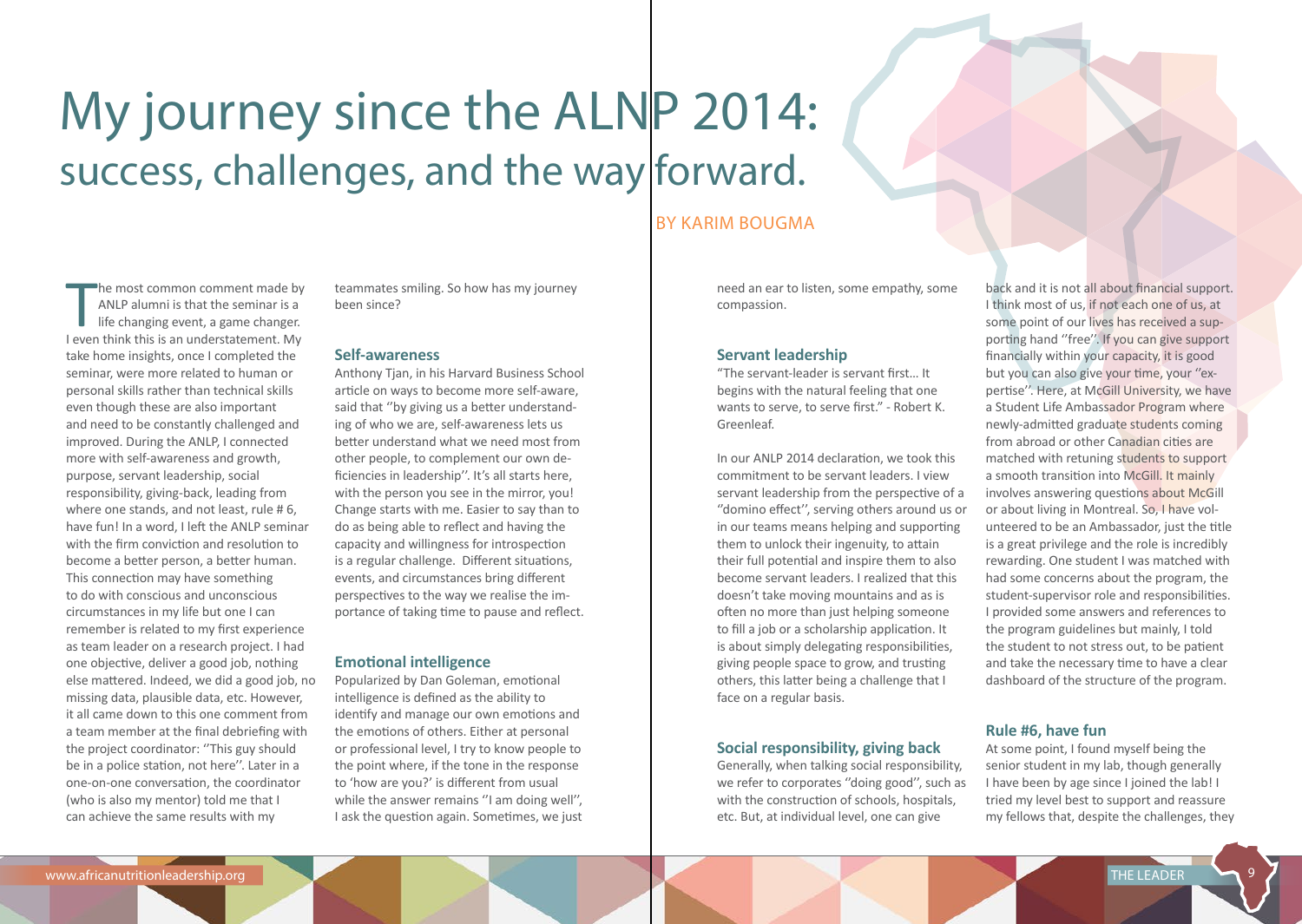<span id="page-6-0"></span>will make it, mainly the challenge of the comprehensive exam. So, when it came to the school Christmas dinner with our supervisor saying she will pay for all those wishing to attend, I immediately jumped in as a ''dictator'' saying that it is mandatory that we all go. This was my way to push forward with the team spirit, to move beyond the academic to the social level of engagement. Let's have fun! (And Jane, please don't tell anyone that you saw me dancing Ethiopian traditional style during the Micronutrient Forum).

#### **The way forward**

While recognizing the importance of technical skills, I purposely chose to focus my contribution to the Leader on the developmental journey I've undertaken with my personal skills and abilities. I certainly haven't mentioned all of them. It is a continual learning and growing process to practice these skills and to own them. There are always ups and downs in my journey but giving up are not an option. My major achievement since the ANLP 2014 is the completion of my PhD. After my oral defense, one of my mentors ask me what I will do with my PhD as it a privilege. Teaching and supervision is high in my consideration as a contribution, a way to give back. Being involved in the development sector is also a way for me to contribute directly to the well-being of populations. Maybe I will have the opportunity to progress in both of these fields, following the steps of some of my mentors. I consider myself as lucky and privileged to have had several wonderful mentors. I know that I am not alone when facing challenges and uncertainties, and I will undoubtedly benefit from their experience and advice to light my way.

"by giving us a better<br>understanding of who we **With me!** understanding of who we are, self-awareness lets us better understand what we need most from other people, to complement our own deficiencies in leadership''

#### - Anthony Tjan



## To make Africa a better place; change starts

#### BY HIBBAH ARABA OSEI-KWASI (NÉE SAEED)

**A** few months after I got back from<br>the ANLP programme/training, I<br>started work as a part-time Resear<br>Associate on a project exploring the the ANLP programme/training, I started work as a part-time Research Associate on a project exploring the nutrition transition in Ghana and Kenya. As part of this job, I was offered the opportunity to lead a module in Nutrition. In the past, my response would have been: "No. I don't think I'm qualified to do this. I've not even finished my PhD". But guess what? The ANLP transformed me, and so I gladly accepted the role.

My passion, as a nutrition researcher, has always been to contribute to better nutrition and the overall health of people in Africa. As such, the ANLP was an excellent opportunity to gain the requisite knowledge and skills to support me to become an ambassador for nutrition. However, after the ten intensive days of training, I realised that the ANLP was not just about teaching us to become organisational leaders or ambassadors for nutrition. Personally, it was a life-changing experience. I got to know myself; my strengths and weaknesses. I learnt to get out of my comfort zone and I

now feel there is no challenge in life that I cannot overcome.

After each day's session at the ANLP, we had the time and space to personally reflect on how the topics discussed linked with our own personal growth; to think of what we would like to start doing, keep on doing and to stop doing. I found these reflective sessions very useful, as it gave me the opportunity to think about my development plan: where I wanted to be, the next change I wanted to see in my life and what I was going to do to be able to achieve this. Today as a daily routine, I have built a short reflective session into the end of each day, which I find very useful personally and professionally.

We learnt how to communicate effectively, not just by using a power point presentation, but recognising the nonverbal communication we give with eye contact, body movements and gestures. We undertook vocal exercises, with emphasis placed on rate of speech, volume and inflection. Since I returned from the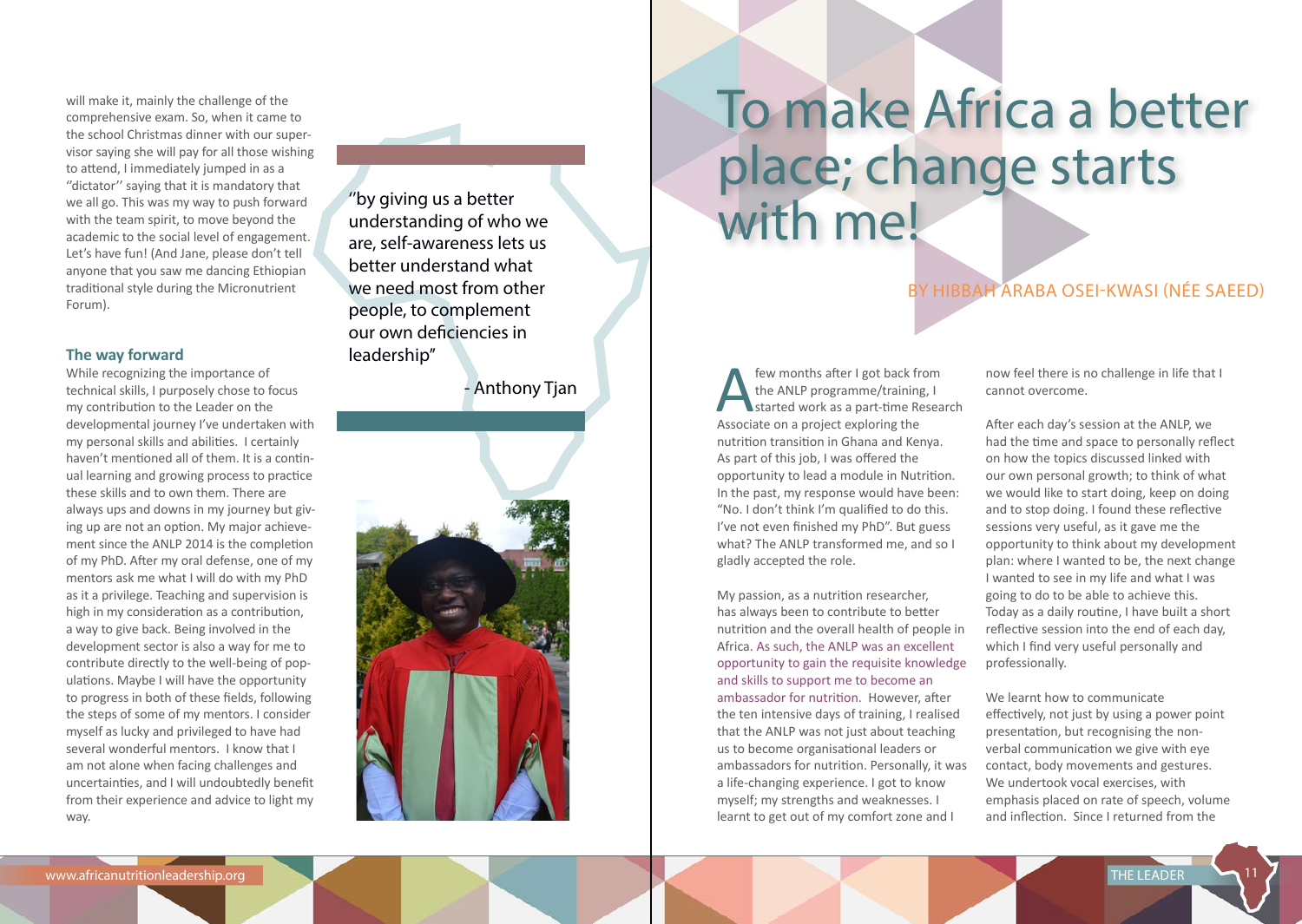ANLP, before I even prepare slides for a presentation, I first of all write down what it is that I want to communicate to my audience and I have realised how much this has improved my communication skills.

Understanding our own personal locus of control (internal and external focus) was one of my favourite sessions. For most of us, almost as if by default, we are quick to attribute failure to other people or external forces. Therefore, we are unable to look inwardly to critically analyse what we can do differently to achieve better results. I learnt from the ANLP that setbacks and challenges are inevitable in life. We will always have those colleagues who are difficult to work with; we may have complicated work systems that we cannot change. However, we can stay conscious of our locus of control –which is just achieved by taking responsibility for our actions and making the best of every opportunity. In other words, we cannot always change external circumstances, but we can choose how we respond to them. A positive attitude in life is crucial!

As W. Clement Stone, the American businessman and philanthropist, said:

"There is little difference in people, but that little difference makes a big difference. The little difference is attitude. The big difference is whether it is positive."

The sessions where we received personal feedback from our own team members and the ANLP team were very challenging as we could listen and ask for clarification from colleagues while refraining from trying

to explain our actions or behaviour during the day. It was so hard to be criticised by people I had just met. However, this turned out to be of one of the most useful sessions for me. For the remaining days, each team member tried to work on their weaknesses, resulting in fewer team conflicts and a better working environment all round. Today, as I work with a team of researchers from five different institutions around Europe and Africa, my experience at the ANLP makes me very comfortable knowing that we cannot all be the same. We each have our unique strengths, and for us to have a better working environment, we need to identify these and to complement each other.

later that day, I pondered over one thing that resonated from the stories shared: people had opportunities created for them along the way, and that's how they were able to overcome some of the challenges. I felt like I was one of the privileged few, who did not have to sell my home or possessions to pay my PhD fees or go to sleep at night on an empty stomach to be able to study for a PhD. I was inspired, I was touched, and I kept saying to myself: I want to be that opportunity maker for someone else out there in Africa. What can I do and how do I start? The ANLP made me realise that it is the responsibility of leaders (in this case all of us at ANLP) to create opportunities and we can be that generation that makes a change. But for us to do that, **change has to start from me.** 

The ANLP was not all lectures and discussions. We also had the opportunity to watch some inspiring videos. My particular favourites were the TED talks of Sue Austin about free-diving in a wheelchair, and William Kamkwanba, the Malawian inventor who built a windmill when he was just 14 years old.

After these videos, participants shared their own stories of challenges they had faced in life and how they overcame these. This was one of the most emotional moments at ANLP as several people shed tears when listening to others share their life stories. The lesson learnt for me was that one's background need not dictate who you are and what you can achieve. I realise from their narratives that all challenges can become opportunities. During reflection

Finally, at the 'Nutrition leadership in Africa' session, I learnt that if we want to achieve an impact and make a difference we must work on the skills needed for this. I have reflected on my area of expertise, and I am now ready to contribute to improving nutrition in Africa and the world as a whole. I am going to lead from where I stand!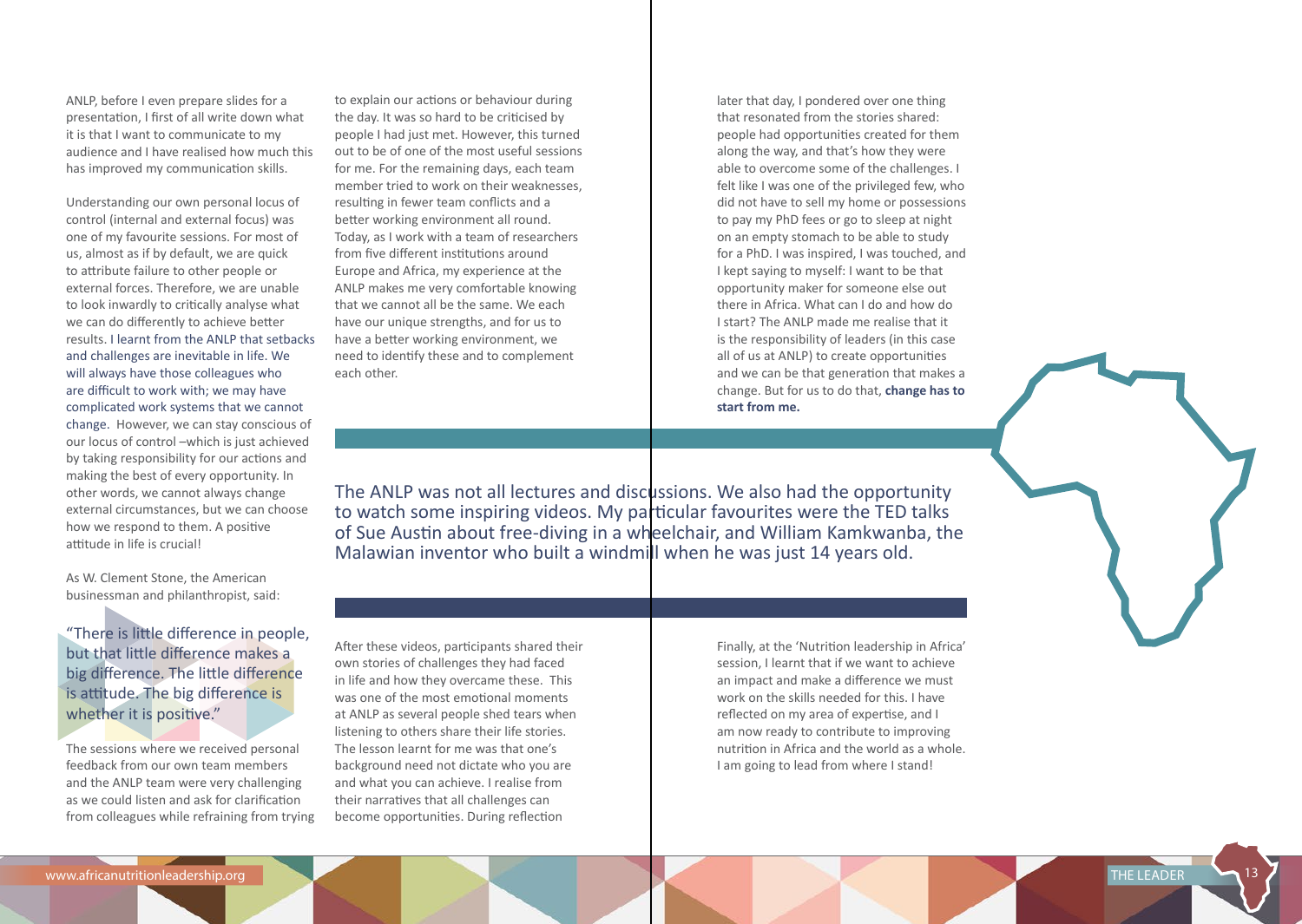### <span id="page-8-0"></span>It was not an easy journey

#### BY HALUMBA MUNACHONGA

s I sat down to pen this article, a<br>number of possible titles came to<br>imind including: "It was not an ea<br>journey": "Now the sky is the limit": or number of possible titles came to I mind including: "It was not an easy journey"; "Now the sky is the limit"; or indeed "The greatest asset in life is a human being". I guess as you read through, you will decide which title among the three is the most suitable from your own perspective.

Back in 2007, while working for a local nongovernmental organisation, I applied to attend the African Nutrition Leadership program (ANLP). Even when I was applying, I knew too well that I did not have the education credentials that were required as part of the selection criteria. It was joyful, amazing and astounding for me then to receive an email saying that I had been given the opportunity to attend ANLP 2008. I guess Johann and his selection team saw something in my application beyond my education credentials – my passion for nutrition.

During the first three days of the ANLP programme; I realised that being an undergraduate among graduates was not a barrier to full participation in the training. I noticed that everyone was called by their names even when they were Dr, Prof etc. This helped me to get rid of the self-doubt I had and to fully embrace the programme without looking down on myself. The training helped me to understand myself better and how I could develop and

position myself for scaling up nutrition at whatever level. I learnt how to take a holistic approach to solving community problems, and how to be a responsible leader who is always interested in the affairs of his team members. Above all, I learnt leadership skills that direct my own personal development, and that focus on self-improvement i.e. beating my own record, not competing with other people.

One day during the training, as the sun was about to settle after 'Reflection Time', I took a walk to view the beauty of the Vaal River. There I met Dr. Onno who was also gazing at the wholesomeness of the river and nature. We had a small chat and agreed to explore the possibility of him representing my organisation to a funding agency based in the Netherlands who needed personal representation.

When the training ended, I returned home energised and ready to contribute to the nutrition fraternity in my country - Zambia.

While at my place of practice, I continued communicating with the ANLP network especially with Dr. Onno. One day he told me that he was invited by the Fred Foundation for a meeting where he was to represent my organisation for a possible grant. Dr. Onno never failed us. His representation resulted in my organisation receiving a one year grant from the Fred Foundation.

In 2011, the ANLP organisers called for concept notes to attend capacity building training in Windhoek, Namibia. Looking at the calibre of the ANLP network, I knew well that the selection was going to be competitive since the training was only for a small cohort of participants. But as I had learnt to believe in myself and in 'beating my own record', despite still being an undergraduate, I sent in a concept note. Again, I was ecstatic when I was notified that I had been selected to attend the training.

It was in Windhoek that my understanding of developing competitive concept notes and grant applications was enhanced. This rare opportunity was very important for my career especially as I was coming from a non-governmental organisation that solely depend on grant applications for program implementation. I had an opportunity to meet representatives from funding agencies such as Nestle Foundation, and Sight and Life among others. The training also helped me to understand how to develop and apply the 'lenses' required when responding to any request for applications. The impact of that training was just immeasurable and my organisation has so far received funding from various international agencies including ViiV Healthcare (UK), Elizabeth Taylor Aids Foundation (USA), AmplifyChange (UK), Manos Unidas (Spain), Cummins Africa (South Africa), Next World Now (USA) and World Vision (Zambia).

On one of the days in Windhoek, I sat next to Dr. Edelweiss who was one of the training organisers. She knew that I was still an undergraduate and so she asked me why I had not pursued graduate education. I told her that it was due to limited resources.

She advised me to consider spacing my education by doing distance learning with the University of South Africa (UNISA). She also gave me the details of the person I could contact at UNISA for further information.

After the training I returned home with the skills needed for fundraising for both my organisation and also for my personal educational development.

I took Dr. Edelweiss's advice seriously and contacted Mrs. Elize Symington at UNISA who advised me to make an application during the University admission window (August 2011). I was pleased when I was finally enrolled to study Bachelor of Consumer Sciences in Food and Nutrition.

The academics at UNISA were most challenging, requiring consistently high performance in assignments and exams. However, with the travelling for residential lessons and other financial obligations, I realised quickly that I was not going to be able to fund the financial requirement from my savings alone. I then remembered Nestle Foundation, and Sight and Life whose representatives I had met in Windhoek, so I made some requests for support. Fortunately, I received a positive response from Sight and Life. With their support; it was just a matter of persistence while balancing work, family and school. I finally graduated on 30 March 2017 with 11 distinctions out 30 modules.

By now, I am sure you will agree that it was really not an easy journey for me, but now the sky is the limit, and human beings really are the greatest asset.